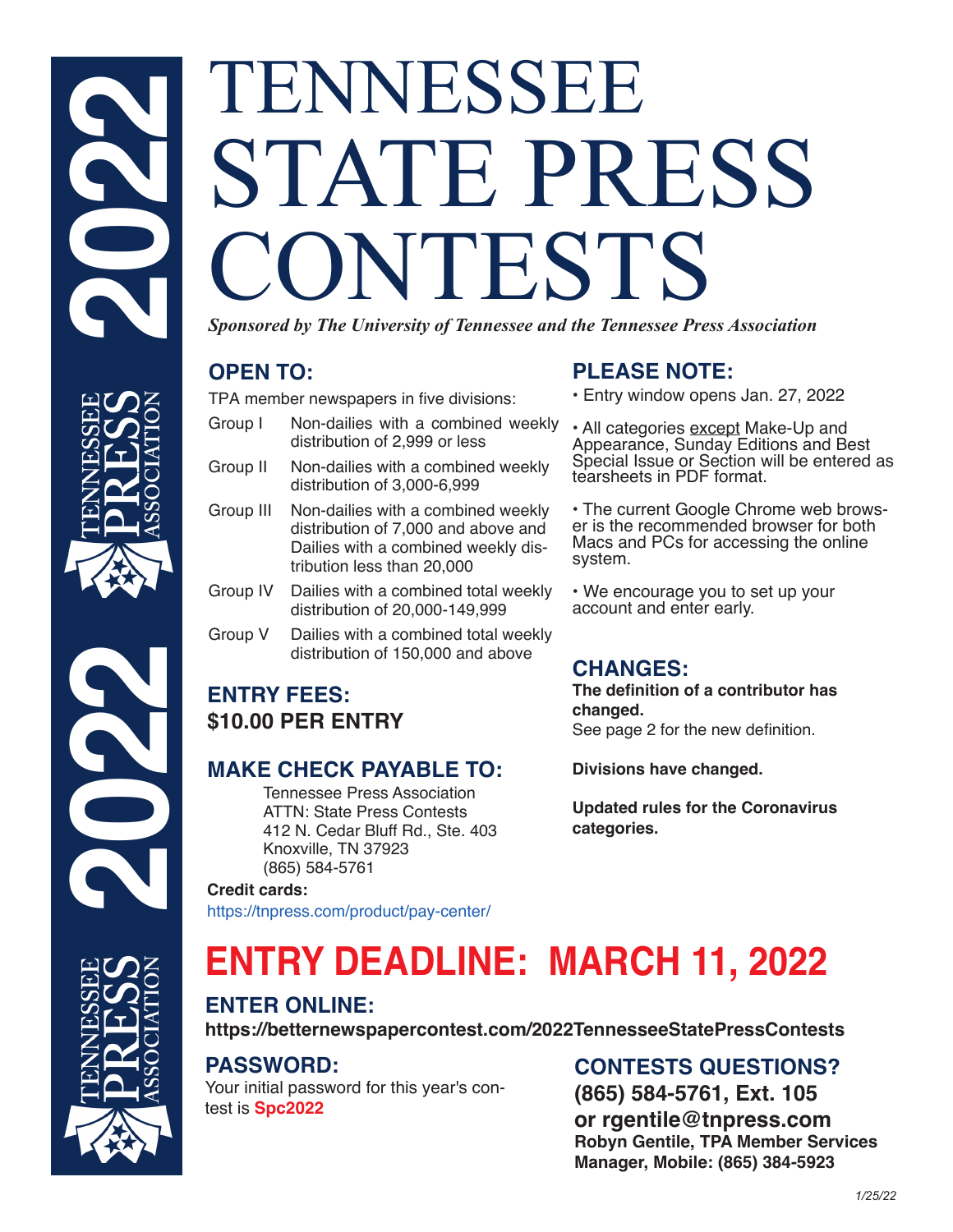# **Contests and Entry Information**

# **Classification of Newspapers**

 There are five divisions and newspapers are classified based upon total weekly print distribution and daily or non-daily status. To determine total weekly distribution, the total print distribution data in the 2021 U.S.P.S. Statement of Ownership or recent audit will be used. If a newspaper publishes more than once per week, either the actual distribution for each day will be used or, in the case where only one average circulation figure is listed, that figure will be multiplied by the number of days the newspaper publishes in a one-week period. In contests that are divided into five divisions, they are as follows:

- Group I—Non-dailies with a combined weekly distribution of 2,999 or less
- Group II—Non-dailies with a combined weekly distribution of 3,000-6,999

Group III—Non-dailies with a combined weekly distribution of 7,000 and above and Dailies with a combined weekly distribution less than 20,000

Group IV—Dailies with a combined total weekly distribution of 20,000-149,999

Group V—Dailies with a combined total weekly distribution of 150,000 and above

# **General Rules**

1. The contests are open to active members of the Tennessee Press Association in good standing. Publication period for the contests is January 1, 2021 to December 31, 2021. Entries submitted must be from newspapers published during this period except as specified otherwise in the individual contests.

2. For Daily Newspapers: Entries requiring three complete issues or tearsheets from three issues must be consecutive issues published during the contests period, excluding Sunday editions.

For Non-Daily Newspapers: Entries requiring three complete issues or tearsheets from three issues must be consecutive issues published during the contests period and may include Sunday editions.

A newspaper may choose different, three-issue sequences within the contests period for different competitions.

For the categories of Make-Up and Appearance and Sunday Editions, a newspaper must choose one edition from each quarter (four total) as its entry.

3. **DEADLINES:** All copies of newspapers and any other material used in connection with the contests must be submitted online or postmarked by **Friday, March 11, 2022**. The online entry portal will close at 11:59 p.m. Eastern Standard Time on March 11. Entries that are mailed must have a postmark or shipping date no later than March 11, 2022 and must be received at TPA headquarters by March 18. Entries with a later postmark or shipping date will automatically be disqualified. *Entry fees must be received no later than March 25, 2022.*

4. For online entries, a PDF of the entire page(s) containing the entry must be uploaded. You may indicate on the PDF the story being submitted. PDFs must include the date of publication.

5. Mailed entries must still be registered through the online system. Only the categories of Make-Up and Appearance, Sunday Editions and Best Special Issue or Section can be mailed. For mailed entries, newspapers or newspaper sections submitted as entries must be printed on the same paper that is used for general circulation to all subscribers. However, if a publisher does not have enough newspapers to complete an entry, copies may be submitted. All tearsheets or copies must include the date of publication.

6. Newspapers may submit online content to accompany the print-edition entry in the categories of Best Spot News Coverage, Best News Reporting, Investigative Reporting, Public Service, Coronavirus News Coverage and Coronavirus Features Coverage.

This can include online reporting, breaking news alerts on the newspaper's website and/or social media pages such as Twitter and Facebook. Video reports are also allowed. Newspapers should provide URLs so judges may view the online content. A user name and password should be entered in the comments field if the content is behind a paywall. If the content is no longer available online, it may be submitted as a PDF.

#### **Entry fees**

7. Entry Service Fee: The entry fee is \$10.00 per entry. Payment of entry fees must be received by March 25, 2022 in order for a newspaper's entries to be judged. **TPA will not invoice newspapers for entry fees. It is the entrant's responsibility to make sure the payment is submitted in time for TPA to receive it by March 25.**

8. Publishers may enter as many categories as desired. A fee must be paid for each contest entry. A newspaper may submit only one entry in each contest except as noted where two entries are allowed.

In categories allowing two entries, the entries must be separately entered into the online system, not uploaded as two PDFs in the same entry.

9. A photo may only be entered in one of the three photo categories (News, Sports or Feature) and a column may only be entered in one of the two column categories (Best Personal Column or Best Personal Humor Column).

10. In appraising all contests except Best News Photograph, Best Feature Photograph and Best Sports Photograph, the judges will use a set of criteria specially prepared for the UT-TPA competition. Every completed critique will be available to the publisher or editor after winners have been announced.

#### **Niche Publication Content**

11. Material from a niche publication may be entered into the contest if the editorial content has been created, written and prepared by the newsroom and was distributed with the newspaper to regular subscribers.

#### **Shared Content, Newspaper Groups**

12. Regarding shared content among any group of newspapers, entries to only be entered by the newspaper where the primary reporter/photographer is based.

Newspaper groups that produce an item for multiple publications within their group may enter the item only once by the newspaper in which the item originated. You may not enter the same item more than once under multiple flags. If you do, both entries will be disqualified and your entry fee will not be returned.

#### **Definition of a Contributor**

13. A newspaper may enter work by a regular contributor. A regular contributor is someone who is not syndicated and whose work appears in the submitting newspaper a minimum of twice per year.

All entries must be original from your newspaper or newspaper website. They must be conceived and written by the newspaper staff members. A staff member is defined as a regularly employed, full-orpart-time person who works for your newspaper. Freelance work is allowed only if it appears exclusively in your newspaper. If an entry was published by multiple publications in an ownership group, it should be submitted by the publication employing or compensating the author.

14. Entering the contests gives TPA permission to display the

**The contests entry system is now online and requires PDFs of tearsheets. Maximum file size is 20 megabytes. See page 7 for tips.**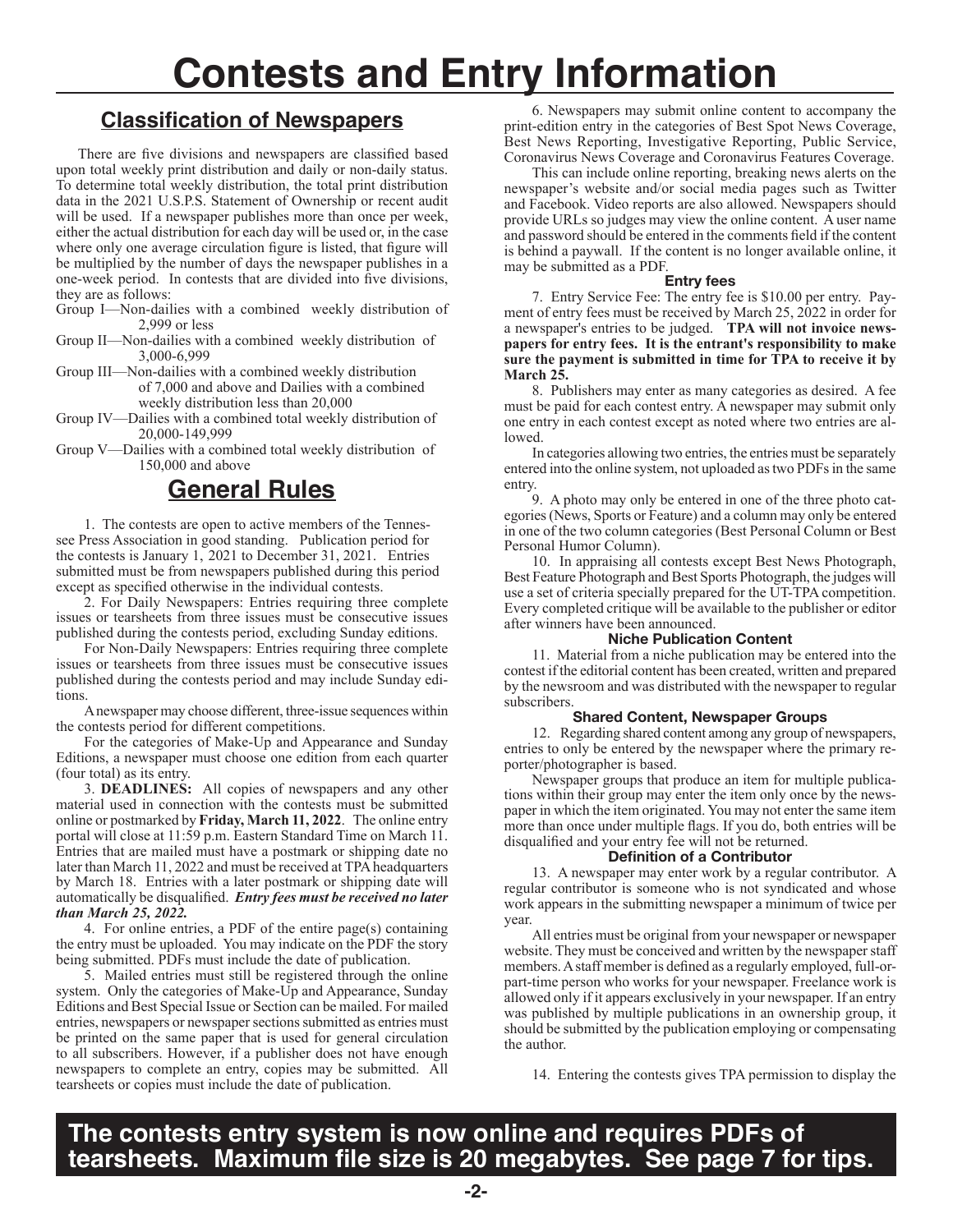entries and to publish the entries in print or online.

#### **How will TPA prevent fraud?**

We prefer to trust our member publishers not to submit embellished or edited entries. If fraud is suspected with any entries, a full investigation will follow. A newspaper committing fraud may have its award revoked and may not be eligible to compete in future TPA contests.

#### **Awards**

In each division, a General Excellence award will be presented to the newspaper achieving the highest total of points in its division for 2022. The newspaper placing first in each division of a contest will be awarded a plaque. Second and third place winners will be designated by the judges and will be presented certificates at the awards ceremony.

Divisions I, II, III and IV will be eligible for fourth and fifth places as designated by the judges in each contest, and each of these winners will be awarded an "Honorable Mention" certificate. Plaques and certificates are sponsored by the University of Tennessee.

A newspaper may designate individuals specifically credited with the production of entry material with their entry. If provided with the entry form, these individuals will be recognized with certificates for winning entries. (Please proof staff names as you enter them. Names will appear on winners' certificates as provided.)

#### **Edward J. Meeman Awards**

The Edward J. Meeman Foundation will give \$250 awards to 15 of the top winners in these annual contests. For Groups I, II, III, IV and V, an award will go to each of the first place winners of the editorials contest, best single editorial contest and public service contest.

#### **Awards Announcement**

Winning newspapers will be notified in late May of an award, but not award placement. Awards will be announced on a date and time to be determined by the TPA Board of Directors.

# **Submitting Online Entries**

*IMPORTANT: BETTER BNC is optimized for the Google Chrome browser and Firefox for PC and Mac. Please have a recent version downloaded and installed for the best contest experience.*

File types that may be uploaded are: PDF, JPG, GIF, and PNG. Files should not be larger than 20 megabytes. For larger files, you may use your own server or an outside service such as realviewdigital. com, issuu.com, scribd.com or yudu.com and provide the URL to the content with your entry.

*System will accept entries beginning on Jan. 27, 2022.*

#### **1. Logging in for the first time in 2022:**

- Go to: **www.betternewspapercontest.com/2022TennesseeStatePre ssContests Password: Spc2022**
- Below "Are you a contestant?" click "Newspaper Login"
- Where it says "Login as" select "Contestant Manager"
- Under "News Organization" select your newspaper. Don't forget to look under "The" at the bottom, and if you do not see your newspaper on the list, call TPA at (865) 584-5761, ext. 105.
- In the password box, enter temporary password: Spc2022
- Press "Login"
- Now you must choose a new password and update the contact information for your newspaper.
- Press "Submit"

*NOTE: The system will send you a validation email with a link that must be clicked before you can log into your account.*

#### **2. To submit entries and produce entry labels:**

- Click on "Submit Entry"
- At "Division" leave it as "General"
- Enter a "Headline" or "Date"
- Enter comments (use this field to enter a user name and password, if needed to access the material)
- Enter names of those responsible for producing the entry (names for award certificates)
- Click Browse to select a file from your file menu. If more than one attachment is desired for this entry, click on "attach more" and repeat these steps.
- Please be sure that items using external links are not behind a paywall or a password-protected area. If they are, you must provide the username/password info in the comments section of your entry.
- Press "Submit"
- After each successful entry, the Official Entry Form will be presented. This is confirmation of your entry.
- **For tearsheet entries, print "This page is your official entry form" This applies to Sunday Editions, Make-Up and Appearance and Best Special Issue or Section**
- Select Submit Another Entry to submit more entries, or Manage entries, which will allow you to review the entries you've already submitted, or Logout.
- For detailed instructions, go to www.BetterBNC.com and click on "Contestant Instructions"

*Helpful tip: For a fast and efficient contest entry submission experience, enter the contest early (at least a few days before the deadline of Friday, March 11, 2022) and avoid the slowing down of the online contest system.* 

# **Submitting Tearsheet Entries**

12. All entries are to be completed online at www.betternewspapercontest.com/2022TennesseeStatePressContests and the categories of Make-Up and Appearance, Sunday Editions and Best Special Issue or Section are to be postmarked or shipped on or before **March 11, 2022** and arrive by end of day on March 18.

 Follow instructions above to print an official entry form for Sunday Editions, Make-Up and Appearance, and Best Special Issue or Section. Mail or ship to: Tennessee Press Association, ATTN: State Press Contests,412 N. Cedar Bluff Rd., Ste. 403, Knoxville, TN 37923.

13. Each mailed entry must be submitted in a separate and sealed 9 x 12 inch (or larger) envelope with official entry form attached to the outside of the envelope. (Envelopes may then be boxed together for shipping.)

Entries should be securely assembled but must not be mounted, bound or ornamented. No staples may be used in preparing entries.

14. In cases where more than one newspaper operates from the same office, each newspaper flag entering the contests must be packaged and entered separately. Please mail payments separate from your entries.

# **How to Manage Entries**

1. There are two tables on the "Manage Entries" page — "entries" (enabled and will be judged) and "disabled entries" (will not be judged). Be sure your attachments or URLs are showing in the "existing attachments" column.

2. Use the "Action" links for each individual entry which allow you to view your Official Entry Form/Label, edit an incomplete entry

#### **Please begin submitting your entries well in advance of the deadline for the best user experience.**

**To enter, go online at www.betternewspapercontest.com/2022TennesseeStateP ressContests Entry window opens Jan. 27. Your initial password is Spc2022**

<sup>15.</sup> The judge's decision is final.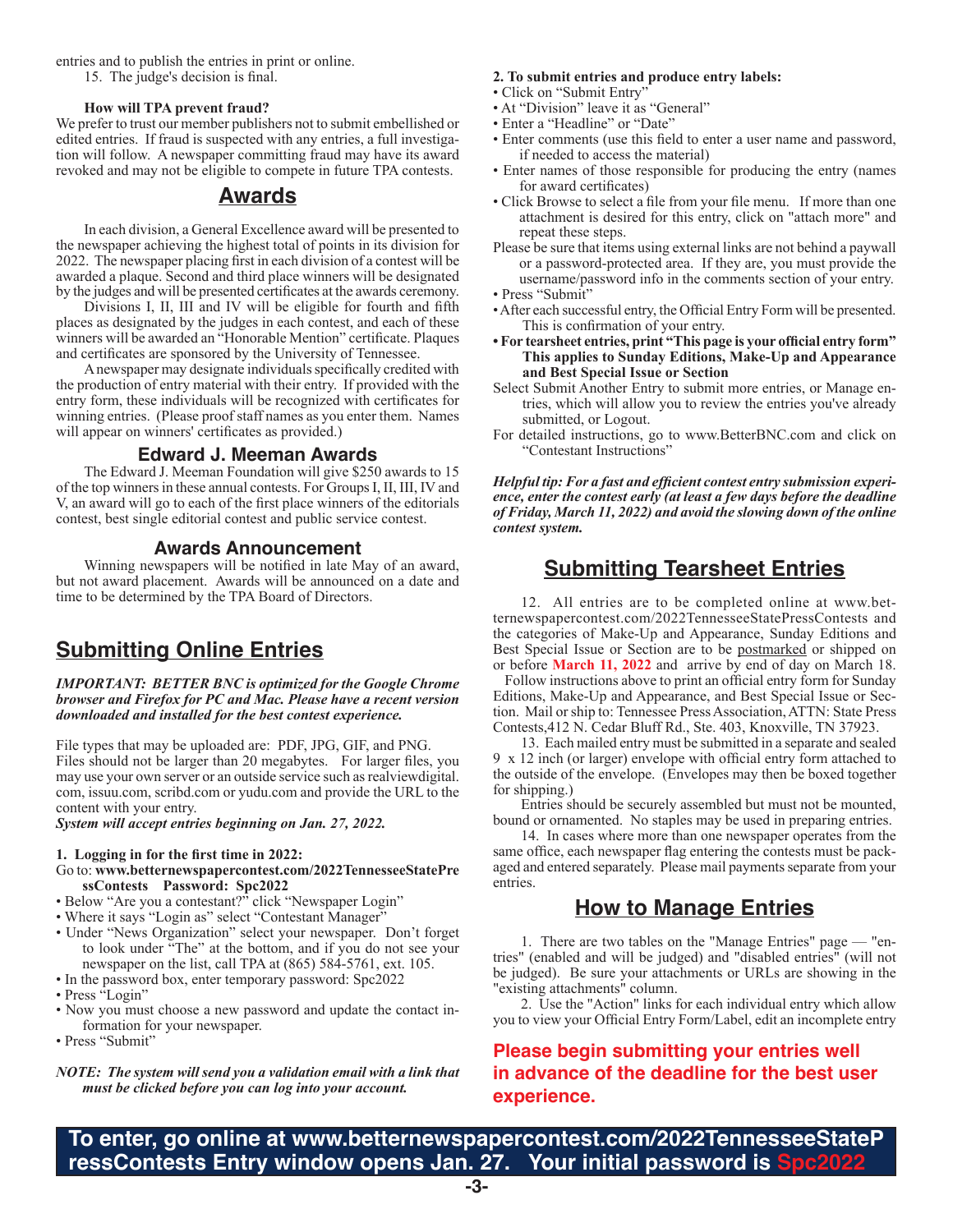or make certain changes, and toggle any entry between enable/disable.

### **Submitting Payment**

1. On the Manage Entries page, confirm your newspaper name, and number of entries submitted.

2. Click Calculate Entry Fee.

3. A list of all your enabled entries will be displayed, with the entry fee of \$10 per entry. Review the list of entries for accuracy. The Total Entry Fee Due is calculated at the bottom of the list.

4. Print this report to submit with your payment. Or if applicable, click on the payment link to pay for your contest entries with a credit card online.

Payment of entry fees must be received by March 25, 2022 in order for a newspaper's entries to be judged. **TPA will not invoice newspapers for entry fees**.

It is the entrant's responsibility to ensure that payment is processed to be received at the TPA headquarters on or before March 25, 2022.

#### **Send payment to:**

**Tennessee Press Association ATTN: State Press Contests 412 N. Cedar Bluff Rd., Ste. 403 Knoxville, TN 37923**

#### **Credit card payments:**

 **https://tnpress.com/product/paycenter or send an email requesting a payment link to rgentile@tnpress.com**

# **Is the content you are submitting behind a paywall?**

**Include the username and password in the comments section of your entry(ies).**

**Failure to provide access information may cause disqualification.**

# **MAKE SURE ALL OF YOUR PDFS ATTACH TO YOUR ENTRY**

1. There are two tables on the "Manage Entries" page — "entries" (enabled and will be judged) and "disabled entries" (will not be judged). Be sure your attachments or URLs are showing in the "existing attachments" column.

2. Use the "Action" links for each individual entry which allow you to view your Official Entry Form/Label, edit an incomplete entry or make certain changes, and toggle any entry between enable/disable.

# **Contests Categories**

#### **Make-Up and Appearance**

*One entry allowed; Register entry online and then mail* (For Groups I, II, III, IV and V)

THE AWARD - To the newspaper showing excellence in makeup, typography, graphics and general appearance. In this contest the front page will be considered the most important factor, but other pages - including the display of advertising - will also be considered.

THE ENTRY - Submit four complete issues of your choosing one from each quarter of the contests period. Eliminate syndicated sections from the entry. Register your entry in the online system, print the entry form and follow instructions for submitting tearsheet entries. *JUDGING CRITERIA:*

 *1. HEADLINES--proper emphasis to principal stories; good range of headlines; typefaces harmonize; not too many faces used; headline style consistent*

*2. ILLUSTRATIONS--effective use of photographs and other illustrations to improve make-up*

*3. GENERAL APPEARANCE--pages pleasing to eye; no large gray spots; no tombstones; nameplate attractive, mechanical quality of printing and folding and composition*

*4. EFFECTIVENESS OF TREATMENT GIVEN TO SPECIAL PAGES OR COLUMNS--including editorial, sports, society, and other such pages or columns appearing in the entries, obvious attention given to layout of pages to make them pleasing to eye; advertisements attractively arranged*

#### **Local Features**

*One entry allowed* 

(For Groups I, II, III, IV and V)

THE AWARD - To the newspaper showing excellence in locally prepared feature materials, including feature photographs, feature columns and feature stories, as contrasted with straight news presentation, designed to increase reader-appeal.

THE ENTRY - Submit PDFs of three to 10 locally prepared features published in a daily newspaper in any one-week period or in a non-daily newspaper in three consecutive editions. Entrants may not submit more than 10 locally prepared features. *JUDGING CRITERIA:*

*1. COVERAGE--feature treatment given to good proportion of local stories and pictures in order to enhance reader appeal of newspaper; variety of subject matter shown in feature materials; judges will give consideration not only to marked features but also to all locally prepared features in each newspaper*

*2. COMPOSITION--excellence of writing and photography in feature material*

*3. DISPLAY--adequacy of display of feature materials to give them proper attention in newspaper*

# **Best Single Feature**

*Two entries allowed, a fee applies to each entry* (For Groups I, II, III, IV and V)

THE AWARD - To the newspaper publishing the best locally prepared feature story or article, as contrasted with straight news presentation.

THE ENTRY - Submit PDFs of tearsheets with the one feature story or article. The entry may include sidebars, but must be from a single day of publication. Judging will be based on writing only; photos, graphics, headlines and layout will not be considered.

When submitting two entries, the entries must be separately entered into the online system. Do not upload as two PDFs in the same entry.

#### *JUDGING CRITERIA:*

*1. COMPOSITION--quality, style and originality of writing; story structure; impact of the lead; use of sources and quotes*

*2. SUBJECT MATTER--expertise shown in selection and development of subject; reader interest; importance to community; thoroughness of reporting*

**Questions? Contact TPA at (865) 584-5761—Robyn Gentile, ext. 105. rgentile@tnpress.com or Mobile: (865) 384-5923.**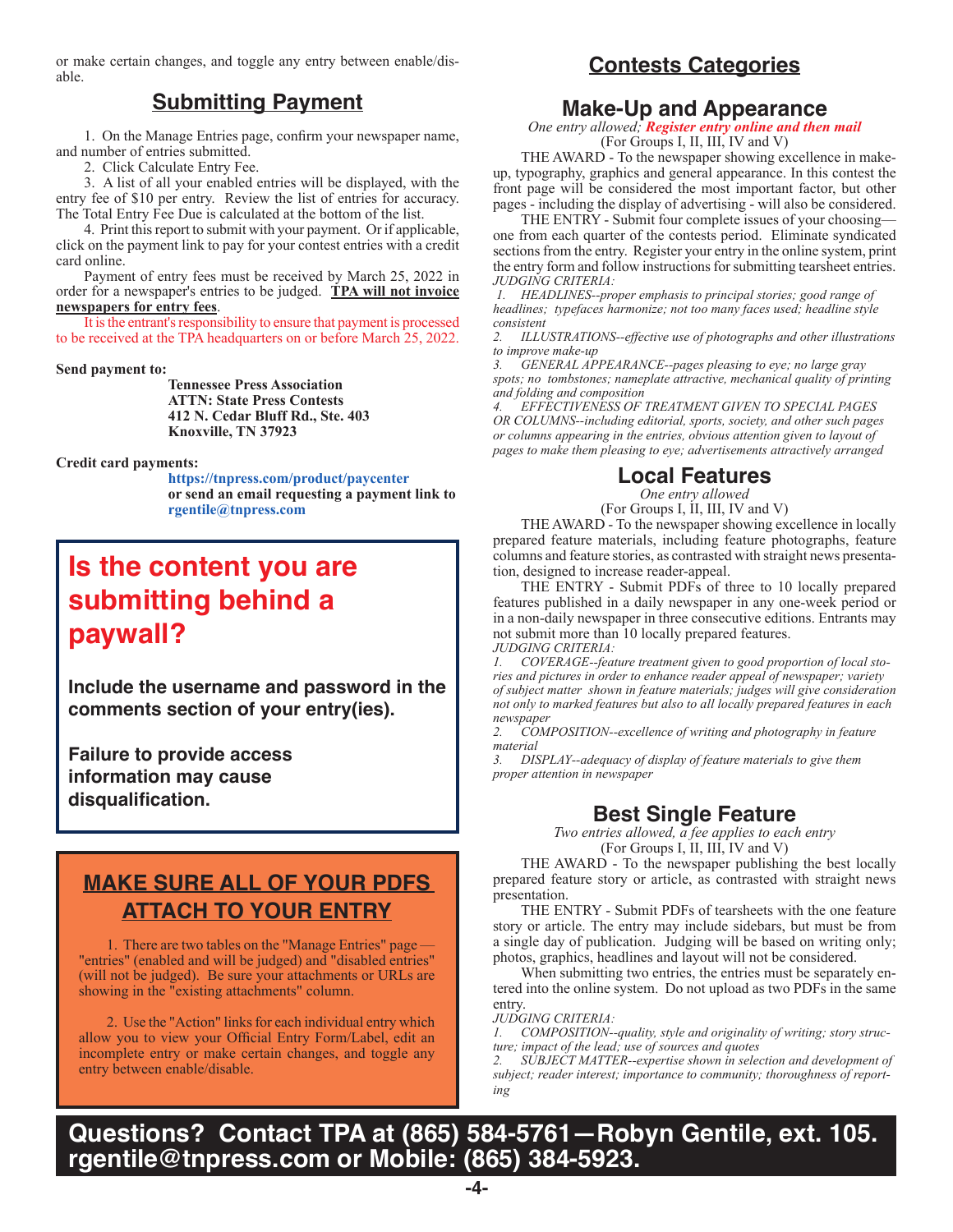#### **Coronavirus News Coverage**

*One entry allowed*

(For Groups I, II, III, IV and V)

THE AWARD - to the newspaper showing the best local news coverage of the coronavirus pandemic in 2021. News coverage could include breaking news, useful/need-to-know information, analysis and enterprise reporting. In addition to print, this could include digital elements, such as data visualizations, photographs, graphics, case updates and reader engagement efforts.

THE ENTRY - Entrants may submit up to 10 items that could be a combination of stories and digital presentations, broken down however you wish. (Content entered in this category may not be entered in other writing categories.)

*JUDGING CRITERIA:*

*1. COVERAGE--use of initiative, information and sources to make the stories compelling and clear to the reader*

*2. COMPOSITION--excellence of writing*

### **Coronavirus Features Coverage**

*One entry allowed*

(For Groups I, II, III, IV and V)

THE AWARD - To the newspaper showing the best local features coverage of the coronavirus pandemic in 2021. Features coverage could include human interest stories, columns and reports on the impact of the virus on a community. Judges will consider quality of writing, originality and presentation. In addition to print, this could include digital presentations. Entrants may submit up to 10 items.

THE ENTRY - Entrants may submit up to 10 items that could be a combination of stories and digital presentations, broken down however you wish. (Content entered in this category may not be entered in other writing categories.)

*JUDGING CRITERIA:*

*1. QUALITY OF WRITING*

*2. ORIGINALITY*

*3. PRESENTATION*

# **Best Sports Writing**

*One entry allowed*

(For Groups I, II, III, IV and V)

THE AWARD - To the newspaper exhibiting excellence in writing about sports.

THE ENTRY - Submit PDFs of a minimum of three, maximum of 10, stories. (This entry may include personal sports columns.) Judging will be based on writing only; photos, graphics, headlines and layout will not be considered.

*JUDGING CRITERIA:*

*1. COMPOSITION--quality, style and originality of writing; impact of leads; story structure; elimination of trite words and phrases; use of sources and quotes*

*2. SUBJECT MATTER--expertise shown in selection, development and variety of topics; thoroughness of reporting; originality; community interest*

# **Best Sports Coverage**

*One entry allowed*

(For Groups I, II, III, IV and V)

THE AWARD - To the newspaper which has the best sports coverage.

THE ENTRY - Submit PDFs of sections or PDFs of tearsheets from a minimum of six, maximum of 10 issues. The work of multiple writers may be included as part of this entry.

*JUDGING CRITERIA:*

*1. COVERAGE--excellence in presentation of sports activities of community; good variety of coverage of sports "in season" for local schools, clubs, and other organizations*

*2. COMPOSITION--excellence in writing of stories, appealing style; entertainment value; elimination of trite words and phrases*

*3. ILLUSTRATIONS--quality and quantity of photographs and other illustrative material*

*4. EDITING AND DISPLAY--heading well-handled and proper attention given to display of sports stories.*

# **Sunday Editions**

*One entry allowed; Register entry online and then mail*

(Groups III, IV and V compete as one division for this category) THE AWARD - To the newspaper publishing the best locally prepared sections of its Sunday or weekend editions, judged on the excellence of make-up and appearance, editorials and local features, including society and sports sections.

THE ENTRY - Submit all locally prepared sections of four complete issues of your choosing—one from each quarter of the contests period. Eliminate syndicated sections from the entry. Register your entry in the online system, print the entry form and follow instructions for submitting tearsheet entries.

*JUDGING CRITERIA:*

*1. MAKE-UP AND APPEARANCE--all elements considered--layouts, headlines, typography, etc. Front page, 30%; remainder of newspaper, 70% 2. LOCALLY PREPARED FEATURE ARTICLES AND MATERIALS-*

*-excellence of writing and illustrative materials*

*3. EDITORIALS AND EDITORIAL COLUMNS--excellence of writing, variety of materials, proper display of materials*

*4. SPECIAL SECTIONS (Sports, Women's Section, etc.)--excellence of writing, variety of materials, proper display of materials*

# **Best Graphics and/or Illustrations**

*One entry allowed*

(Two divisions: Groups I, II and III will compete as a division and Groups IV and V will compete as a division)

THE AWARD - To the newspaper publishing the best locally produced informational graphics, editorial cartoons, photo illustrations or any artwork created specifically to illustrate stories or opinions. Submit three examples.

THE ENTRY - Submit PDFS of a minimum of three, maximum of 10 tearsheets with locally produced informational graphics, editorial cartoons, photo illustrations or any artwork created specifically to illustrate stories or opinions. *JUDGING CRITERIA:*

*1. ORIGINALITY AND CREATIVITY: Work should be eye-catching, aesthetically pleasing, and draw the reader into the story. Editorial cartoons should be humorous as well as artistically appealing.*

*2. INFORMATION CONVEYED: Work should clearly and concisely convey information relative to the accompanying story, when applicable. When work stands alone, the information conveyed should be clearly understandable to a reasonably educated reader.*

*3. QUALITY: Work should look professional, be rendered in high quality, and be free of typographical and/or grammatical errors.*

*4. VARIETY: Work should represent a variety of subject matter and/or type of graphic/illustration.*

# **Editorials**

*One entry allowed*

(For Groups I, II, III, IV and V)

THE AWARD - To the newspaper that publishes the most distinguished original editorials (whether as formal editorials or as editorial columns), judged by scope, suitability, insight, timeliness, strength and literary excellence.

THE ENTRY - Submit PDFs of as many original locally written editorials, or editorial columns, from any three editions of newspapers as desired. Syndicated material is not eligible. *JUDGING CRITERIA:*

*1. SUBJECT MATTER--reader appeal of topics selected for editorials or editorial column; local subjects emphasized, but state, national, and international subjects not neglected and subject matter apparently timely; variety shown in topics*

# **Tips on reducing the file size of a PDF and combining PDFs can be found under "Entry Tips" on page 7.**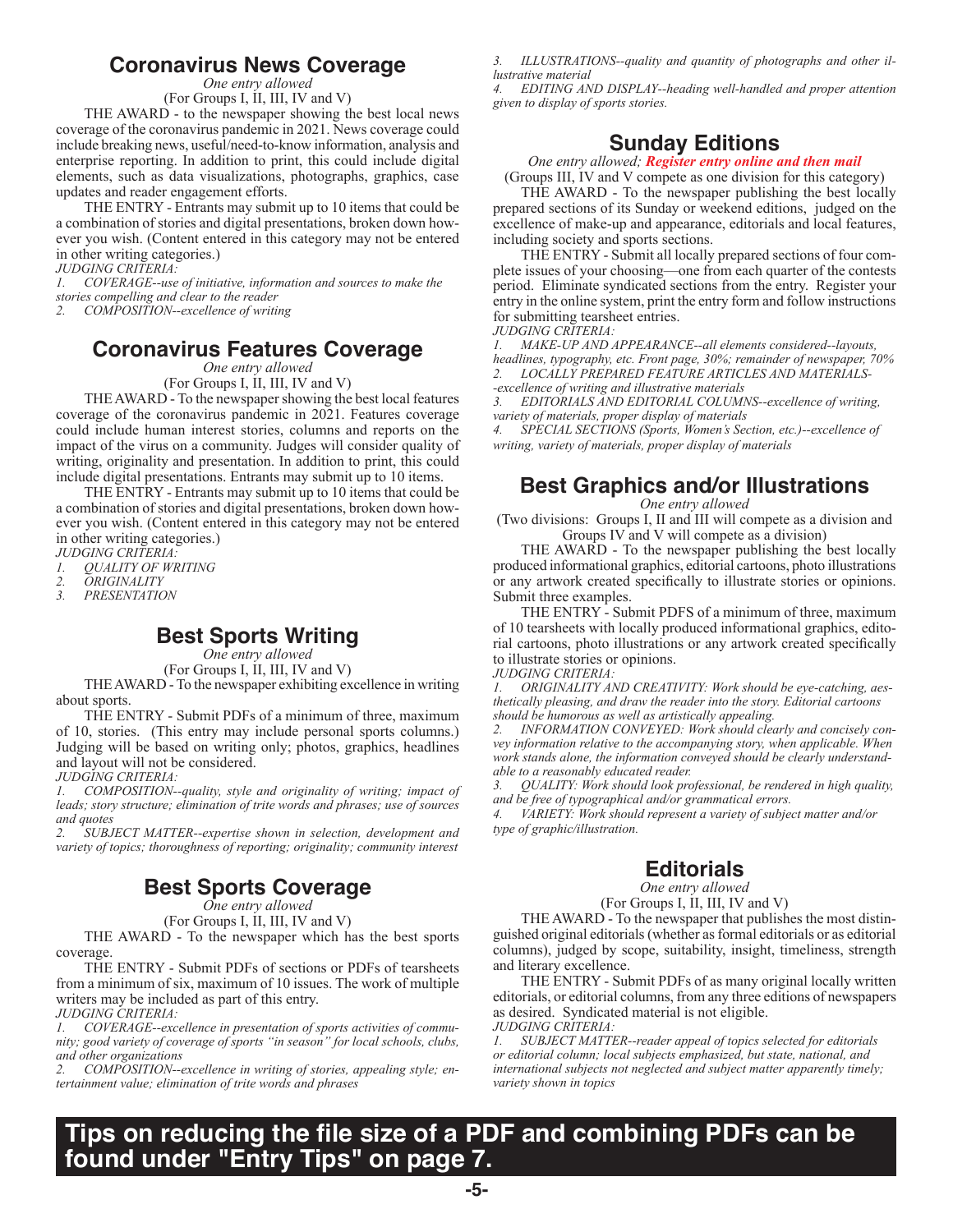*2. COMPOSITION--literary excellence of editorials and editorial columns*

*3. PERSUASIVENESS--sound reasoning and effectiveness in convincing reader of the logic in editor's interpretations and recommendations*

*4. DISPLAY--adequacy of display to give editorials or editorial columns proper attention in newspaper; well-planned headlines used to attract attention of readers*

# **Best Single Editorial**

*Two entries allowed, a fee applies to each entry*

(For Groups I, II, III, IV and V)

THE AWARD -To the newspaper that publishes the best locally written editorial of the year.

THE ENTRY - Submit a PDF of a tearsheet of one editorial. Judging will be based on writing only; photos, graphics, headlines and layout will not be considered.

When submitting two entries, the entries must be separately entered into the online system. Do not upload as two PDFs in the same entry.

*JUDGING CRITERIA:*

*1. COMPOSITION--quality, style and originality of writing; impact of lead; impact of ending*

*2. SUBJECT MATTER--reader appeal based on importance, timeliness and local interest*

*3. PERSUASIVENESS--sound reasoning and effectiveness in convincing reader of the logic in editor's interpretations and recommendations*

#### **Best Personal Column**

*Two entries allowed, a fee applies to each entry* (For Groups I, II, III, IV and V)

THE AWARD - To the newspaper that publishes the best locally written personal column of the year.

THE ENTRY - Submit a PDF of a tearsheet with the one personal column. The entry must be different than the entry in the Best Single Editorial contest and the entry must be different than the Best Personal Humor Column entry. Judging will be based on writing only; photos, graphics, headlines and layout will not be considered.

When submitting two entries, the entries must be separately entered into the online system. Do not upload as two PDFs in the same entry.

*JUDGING CRITERIA:*

*1. COMPOSITION--quality, style and originality of writing*

*2. SUBJECT MATTER--expertise shown in selection and development of* 

*subject chosen for column; reader appeal of selected topic*

*3. IMPACT--effectiveness in convincing reader of columnist's opinion or achieving entertainment value of column*

#### **Best Personal Humor Column**

*Two entries allowed, a fee applies to each entry*

(For Groups I, II, III, IV and V)

THE AWARD - To the newspaper that publishes the best locally written personal humor column of the year.

THE ENTRY - Submit a PDF of a tearsheet with the one personal humor column. The entry must be different than the entry in the Best Personal Column contest. Judging will be based on writing only; photos, graphics, headlines and layout will not be considered.

When submitting two entries, the entries must be separately entered into the online system. Do not upload as two PDFs in the same entry.

*JUDGING CRITERIA:*

*1. COMPOSITION--quality, style and originality of writing*

*2. SUBJECT MATTER--expertise shown in selection and development of subject chosen for column; reader appeal of selected topic*

*3. IMPACT--effectiveness in convincing reader of columnist's opinion or achieving entertainment value of column; overall humor*

# **Best Breaking News Coverage**

*Two entries allowed, a fee applies to each entry* (For Groups I, II, III, IV and V)

THE AWARD - To the newspaper publishing the best locally written news story.

THE ENTRY - Submit a PDF of a tearsheet (or tearsheets if story is continued on succeeding pages) with the one news story. The entry may include sidebars but must be from a single day of publication. Judging will be based on reporting only (photos, graphics, headlines and layout will not be considered). Newspapers may submit online content to accompany this entry. See General Rule No. 6.

When submitting two entries, the entries must be separately entered into the online system. Do not upload as two PDFs in the same entry.

*JUDGING CRITERIA:*

*1. COMPOSITION--quality, style and originality of writing; use of sources and quotes*

*2. SUBJECT MATTER--reader appeal based on importance, timeliness and local interest*

*3. COVERAGE--use of newspaper's resources to deliver the story to the reader under deadline pressure*

#### **Best News Reporting**

*Two entries allowed, a fee applies to each entry* (For Groups I, II, III, IV and V)

THE AWARD - To the newspaper publishing the best locally written news coverage of a story. Entry will be judged for both writing quality and reporting approach.

THE ENTRY - Submit PDFs of a minimum of three and a maximum of 10 stories on one news topic. The entry may include coverage over several editions to demonstrate one developing story over time. Newspapers may submit online content to accompany this entry. See General Rule No. 6.

When submitting two entries, the entries must be separately entered into the online system. Do not upload as two PDFs in the same entry.

*JUDGING CRITERIA:*

*1. SUBJECT MATTER--reader appeal of the selected topic, based on its significance to readers as well as its timeliness and local interest 2. COVERAGE--use of initiative, information and sources to make the stories compelling and clear to the reader*

*3. COMPOSITION--excellence of writing*

#### **Investigative Reporting**

*Two entries allowed, a fee applies to each entry*

(For Groups I, II, III, IV and V)

THE AWARD - To the newspaper that publishes the best locally written investigative story or investigative series on a topic demonstrating the reporter's/reporters' initiative in research or investigation.

THE ENTRY - Submit PDFs of tearsheets with up to five stories on one topic. Newspapers may submit online content to accompany this entry. See General Rule No. 6.

When submitting two entries, the entries must be separately entered into the online system. Do not upload as two PDFs in the same entry.

*JUDGING CRITERIA:*

*1. COMPOSITION--quality, style, and originality of writing; story structure; impact of the lead; use of sources and quotes*

*2. COVERAGE--expertise, diligence and resourcefulness in research and investigation; reader interest; importance to community; balance and thoroughness of reporting*

# **Questions? Contact TPA at (865) 584-5761—Robyn Gentile, ext. 105. rgentile@tnpress.com or Mobile: (865) 384-5923.**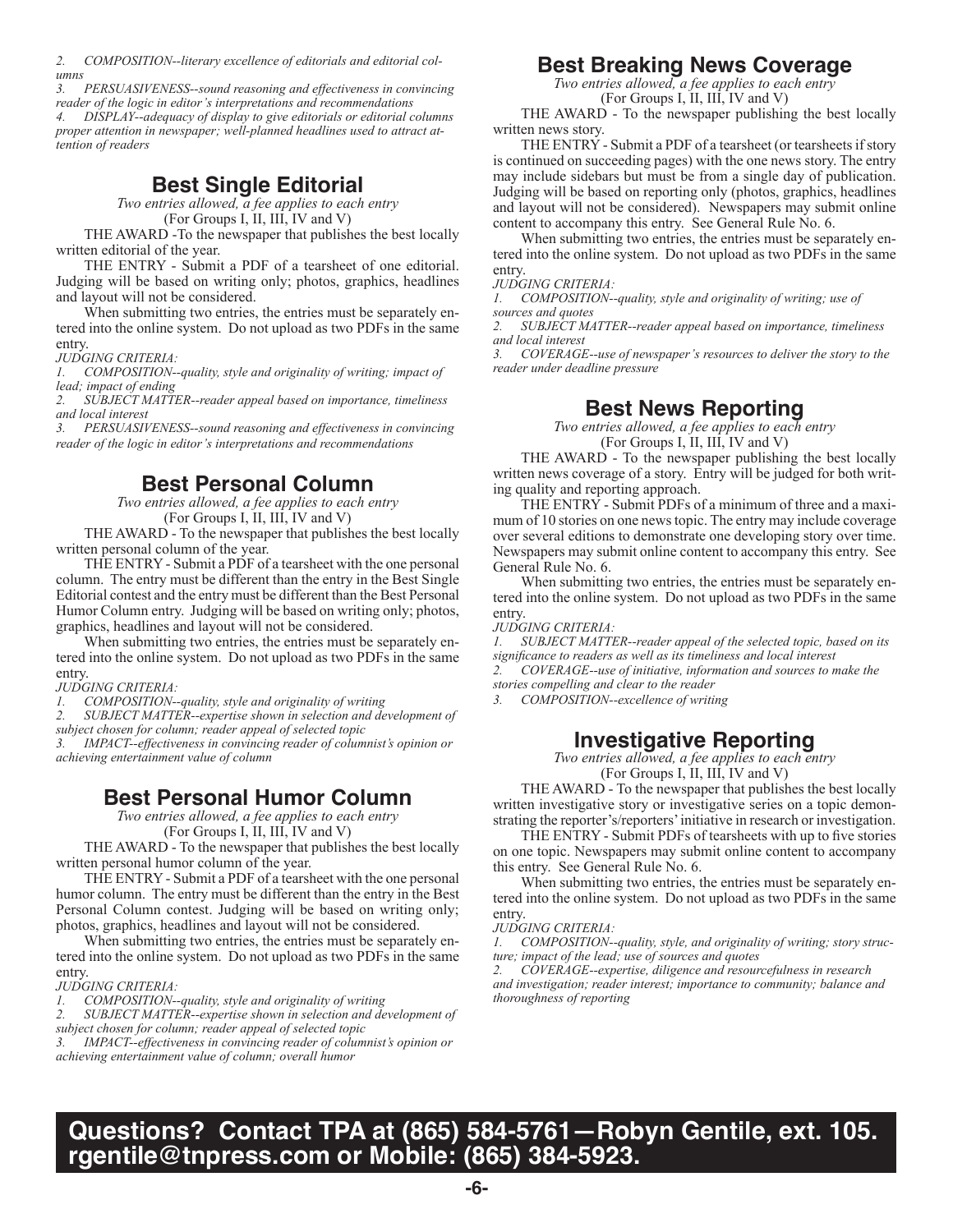### **Best Business Coverage**

*One entry allowed*

(For Groups I, II, III, IV and V)

THE AWARD - To the newspaper which has the best business coverage.

THE ENTRY - Submit PDFs of sections or PDFs of tearsheets from a minimum of six, maximum of 10 issues.

*JUDGING CRITERIA:*

*1. COVERAGE-- originality, impact, news value, informative quality.*

*2. COMPOSITION--excellence in writing of stories, appealing style*

*3. ILLUSTRATIONS--visual impact, quality and quantity of photographs and other illustrative material*

*4. EDITING AND DISPLAY--heading well-handled and proper attention given to display*

# **Best Education Reporting**

*One entry allowed*

(For Groups I, II, III, IV and V)

THE AWARD - To the newspaper publishing the best locally written coverage of schools and education.

THE ENTRY - Submit PDFs of up to 10 stories on coverage of schools and education.

*JUDGING CRITERIA:*

*1. SUBJECT MATTER--reporting on schools and/or education that matters to readers in the newspaper's community with timely local interest*

*2. COVERAGE--use of initiative, information and sources to make the* 

*stories compelling and clear to the reader*

*3. COMPOSITION--excellence of writing*

# **Headline Writing**

*One entry allowed*

(For Groups I, II, III, IV and V)

THE AWARD - To the newspaper that publishes the best locally written headlines. Entries should include a representative sample of the year's best work. Headlines do not have to be written by the same person.

THE ENTRY - Submit PDFs of tearsheets of three headlines (may be on different tearsheets).

*JUDGING CRITERIA:*

*1. COMPOSITION--originality; clever use of words; ability to draw readers into the story; appropriateness; accuracy*

# **Best News Photograph**

*Two entries allowed, a fee applies to each entry* (For Groups I, II, III, IV and V)

THE AWARD - To the newspaper publishing the best locally produced news photograph or sequence of photographs on a single subject appearing in a single issue.

THE ENTRY - Submit a PDF of a tearsheet or tearsheets that include a single photograph or sequence of photographs. You may also include the original .jpeg of the photo in addition to the PDF of the tearsheet. However, the PDF is the entry and is required. (A photo or sequence may only be entered into one photograph category.) When submitting two entries, the entries must be separately entered into the online system. Do not upload as two PDFs in the same entry.

# **Best Feature Photograph**

*Two entries allowed, a fee applies to each entry* (For Groups I, II, III, IV and V)

THE AWARD - To the newspaper publishing the best locally produced feature photograph or sequence of photographs appearing in a single issue.

THE ENTRY - Submit a PDF of a tearsheet or tearsheets that include a single photograph or sequence of photographs. You may also

include the original .jpeg of the photo in addition to the PDF of the tearsheet. However, the PDF is the entry and is required. (A photo or sequence may only be entered into one photograph category.)

When submitting two entries, the entries must be separately entered into the online system. Do not upload as two PDFs in the same entry.

#### **Best Sports Photograph**

*Two entries allowed, a fee applies to each entry* (For Groups I, II, III, IV and V)

THE AWARD - To the newspaper publishing the best locally produced sports photograph or sequence of photographs on a single subject appearing in a single issue.

THE ENTRY - Submit a PDF of a tearsheet or tearsheets that include a single photograph or sequence of photographs. You may also include the original .jpeg of the photo in addition to the PDF of the tearsheet. However, the PDF is the entry and is required. (A photo or sequence may only be entered into one photograph category.)

When submitting two entries, the entries must be separately entered into the online system. Do not upload as two PDFs in the same entry.

#### **Best Special Issue or Section**

*One entry allowed; Register entry online and then mail*  (For Groups I, II, III, IV and V)

THE AWARD - To the newspaper publishing the best special edition or niche publication or magazine, consisting of a complete and cohesive package of locally produced pictures, news stories and advertisements emphasizing a central theme of special local interest.

THE ENTRY - Submit either one complete issue or one section published during the contest year. The entry may be a niche publication or magazine as long as the content was created by your newsroom and distributed as part of the paper to subscribers. See General Rule No. 11. An optional brief statement (less than 100 words) explaining the importance of the central theme to the community may be submitted with the entry. Register your entry in the online system, print the entry form and follow instructions for submitting tearsheet entries. *JUDGING CRITERIA:*

*1. CONTENT--variety of copy; completeness of local coverage; general impact and thoughtfulness in headlines*

*2. PICTURES--emphasis on local pictures and their reader interest, excellence of presswork, quality of halftones and photography, unusualness of photos, quality display making use of white space, use of color and special art techniques to increase impact*

*3. TYPOGRAPHY--general make-up, use of special art or unusual advertising typography, selection and use of typefaces, illustrations and borders*

# **Best Digital Presentation**

*One entry allowed*

(Three divisions: Groups I, II and III will compete as a division Groups IV and V will compete as individual divisions)

THE AWARD - Awarded to the newspaper that best demonstrates excellence in local digital coverage. The presentation will be judged on execution and quality of the journalism; design and presentation including the use of data and infographics, video and audio on one single topic.

THE ENTRY - Submit the URLs for your newspaper's entry. Include a username and password if one is required to access all of your online content.

- *JUDGING CRITERIA:*
- *1. EXECUTION*
- *2. QUALITY OF JOURNALISM 3. DESIGN AND PRESENTATION*
- 

# **DEADLINE FOR ENTRIES: MARCH 11, 2022**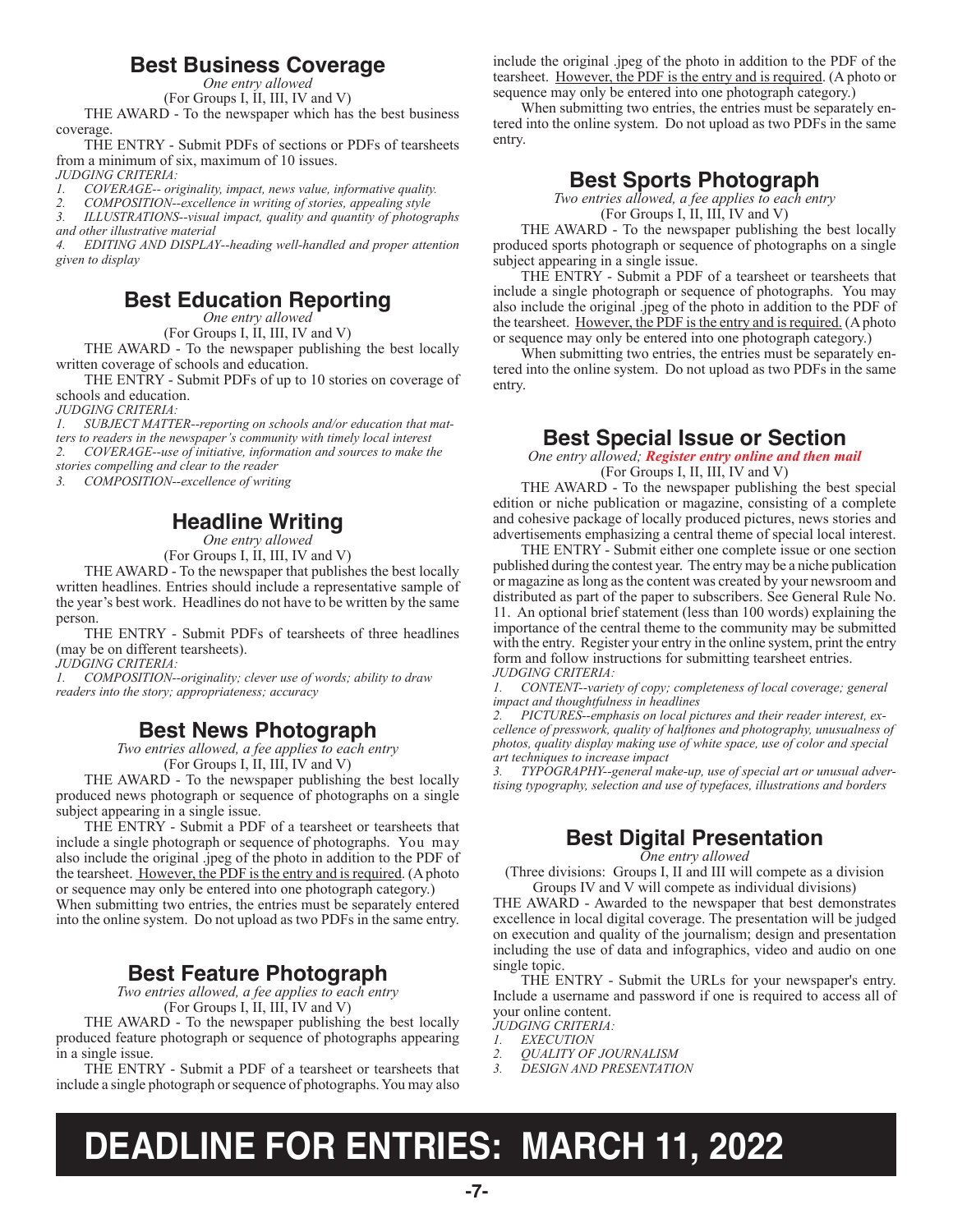### **Public Service**

*One entry allowed* (For Groups I, II, III, IV and V)

THE AWARD - To the newspaper that has accomplished the most through enterprise, explanatory, illustrative or investigative work in promoting the welfare of its community.

THE ENTRY - Submit PDFs of up to 50 tearsheets, clearly marking any news stories, editorials and pictures that reveal the efforts of the newspaper in recognizing and interpreting community needs and progress, and in promoting programs for the public welfare. The online system will allow only 40 separate attachments. You can combine multiple PDFs into one to get all of your content in under the system limit.

Newspapers may submit online content to accompany this entry. See General Rule No. 6.

The entry may contain up to three separate public service campaigns as the newspaper's single entry. Identify the topics for the judges in the "comments" field. All tearsheets should be grouped together in chronological order. The same number of tearsheets need not be submitted for each campaign; however, the total entry should not exceed 50 tearsheets, regardless of the number of campaigns covered. An optional one-page explanatory letter may be submitted for each campaign.

Tearsheets submitted for entry in this contest may come from any issue of the newspaper, whether in 2021 or in previous years, so long as the public service projects illustrated by these tearsheets have been promoted during 2021. However, no project that was part of an entry which won first place in the contest during the past three years may be re-submitted in the current contest, even though such project is an annual promotion of the newspaper.

#### *JUDGING CRITERIA:*

*1. THE PROJECTS--an appraisal of the significance of the projects as they obviously relate to the needs of the community in which the newspaper is published; the judges will have to make this appraisal from the printed material that is submitted as the entry in the contest*

*2. INITIATIVE--quality and quantity of investigative work that went into development of the project or projects. Consider the project's intrinsic difficulty, as well as the initiative, persistence and thoroughness with which it was approached*

*3. PRESENTATION--was it an attractive package, designed to attract readers and to communicate with clarity? This should involve writing, editing, layout, photographs and other illustrations*

*4. EDITORIALS--judge on persuasiveness in relation to the project's theme*

*5. RESULTS--an appraisal of the results obtained by the public service projects, as reported in the printed material submitted as the entry in this contest*

# **Is the content you are submitting behind a paywall?**

**Include the username and password in the comments section of your entry(ies).**

**Failure to provide access information may cause disqualification.**

# **Suggestions for Contests Improvement?**

We encourage you to submit your suggestions for improvements to the Contests by sending an email to rgentile@tnpress.com.

# **MAKE SURE ALL OF YOUR PDFS ATTACH TO YOUR ENTRY**

1. There are two tables on the "Manage Entries" page — "entries" (enabled and will be judged) and "disabled entries" (will not be judged). Be sure your attachments or URLs are showing in the "existing attachments" column.

2. Use the "Action" links for each individual entry which allow you to view your Official Entry Form/Label, edit an incomplete entry or make certain changes, and toggle any entry between enable/disable.

# **DEADLINE FOR ENTRIES: MARCH 11, 2022**

**Questions? Contact TPA at (865) 584-5761—Robyn Gentile, ext. 105. rgentile@tnpress.com or Mobile: (865) 384-5923.**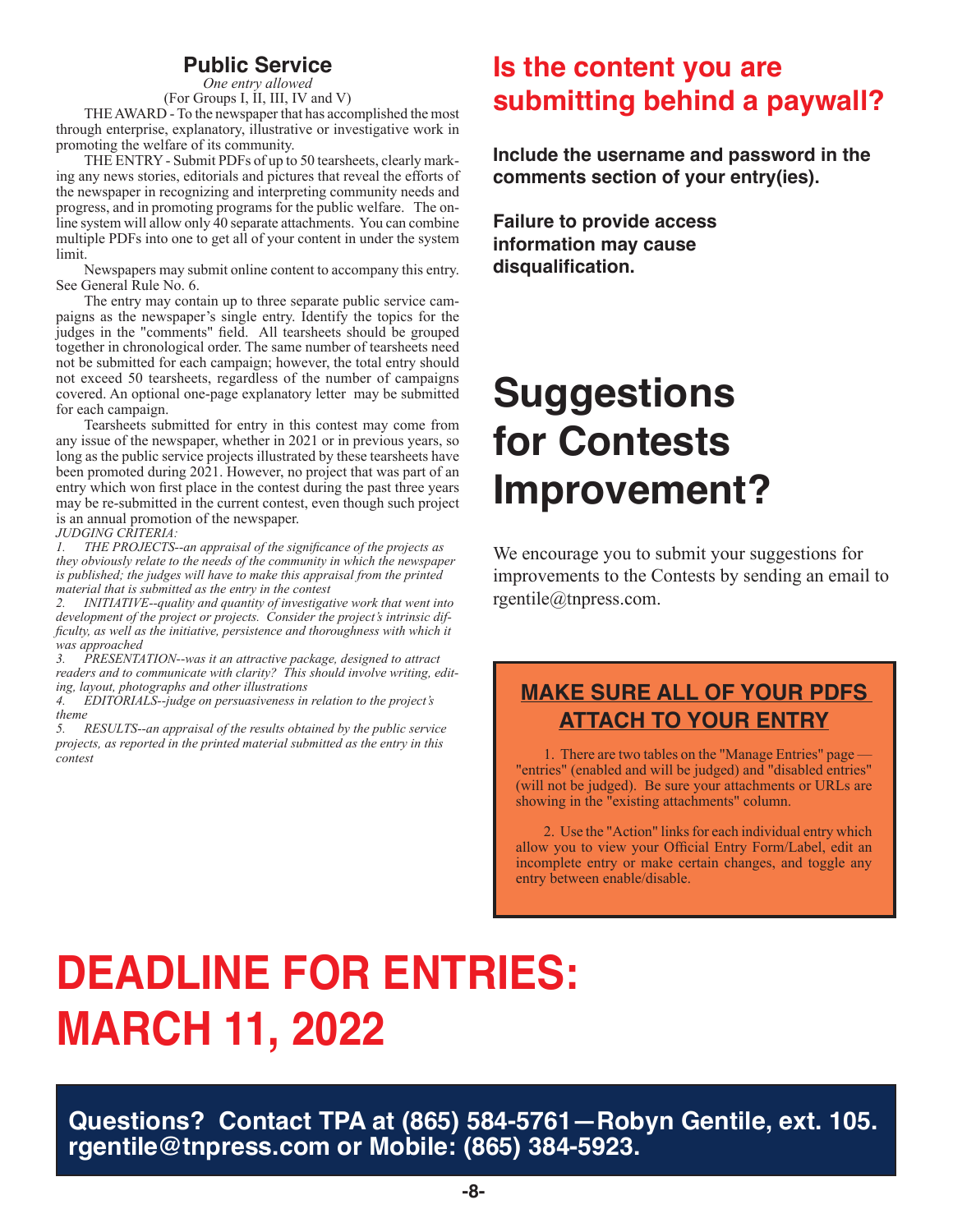# **Entry Preparation Tips**

# **Setting up your account**

We encourage you to set up your account and enter early. As the deadline nears the system will slow down from heavy usage. See page 3 for login instructions.

# **Use full page PDFs of tearsheets**

Please show the entire page on which the entry appears, including the date. All categories except Make-Up and Appearance, Sunday Editions and Best Special Issue or Section will be entered as tearsheets in PDF format.

# **Title your entry**

Use an entry title that will clearly identify your entry for the judges—don't make the judges guess what they should be judging. For stories, use the first several words of the headline. For photos, use the first few words of the cutline or caption. For multiple stories use the "comments" field to list the entries. Use any file name you wish when uploading files the judge will not see file names.

# **Maximum file size is 20 Megabytes/options**

Judges will download your files to judge them, and may have 20 to 50 files to view in a single category. Please keep files under 20 MB. File types that may be uploaded are: PDF, JPG, GIF, and PNG. For larger files, you may use your own server or an outside service such as RealView and provide the URL to the content with your entry.

#### **Alternate options:**

If you reduce your PDF file and it is still too large, you may choose to use a service such as Issuu, Scribd or Yudu to create a URL for the entry. Enter that URL into the appropriate field when submitting your entry on www.betternewspapercontest.com/2022TennesseeStatePressContests. Or, have them stored on your server and provide links with the entry. **Be sure to include any passwords in the comments section if your files are behind a paywall.** 

#### **Maximum number of attachments is 40**

The entry requirements vary by category. The maximum number of attachments allowed by the system is 40. One may combine PDFs to reduce the number of attachments. See information below on "Combining several PDFs into one file."

# **Working with PDFs**

#### **Extracting one or more pages from a PDF**

To extract one or more pages from a PDF, open the PDF file and select Document/Extract Pages and follow the instructions.

#### **Combining several PDF files into one file**

To combine several PDF files into one file, open one of the files and select Document/Insert Files and follow instructions.

#### **Reducing PDF file size:**

To reduce PDF file size: With the file open, click Advanced/PDF Optimizer. For both the color and the grayscale settings, set bicubic downsampling to 150 for images above 150. In the "Make compatible with" option, choose Acrobat 6. Save. the file.

# **Questions? Contact TPA at (865) 584-5761—Robyn Gentile, ext. 105 or rgentile@tnpress.com or mobile (865) 384-5923.**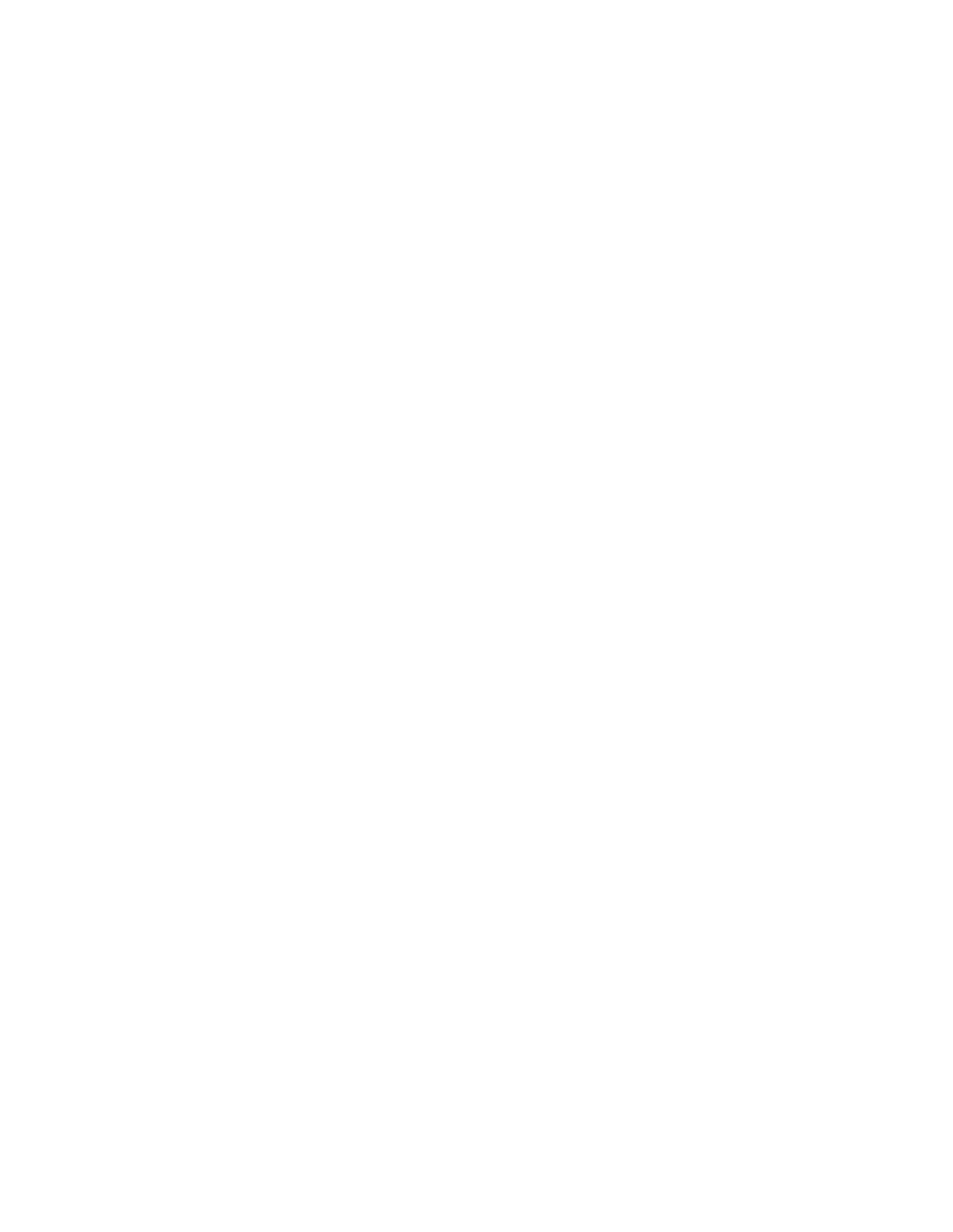# TPA WILL NEED JUDGES AT THE END OF APRIL 2022

**As part of this contest, TPA will need members to judge our reciprocal judging partner, Hoosier State Press Association, beginning in late April/ early May 2022.**

**We hope you will support TPA's contest by agreeing to judge our reciprocal judging partner.** 

**Please sign up to judge: Send an email to rgentile@tnpress.com or sign up at www.tinyurl.com/judgeforhoosiers**

**All judges who complete their assignment for HSPA will receive a \$25 Amazon gift card.**